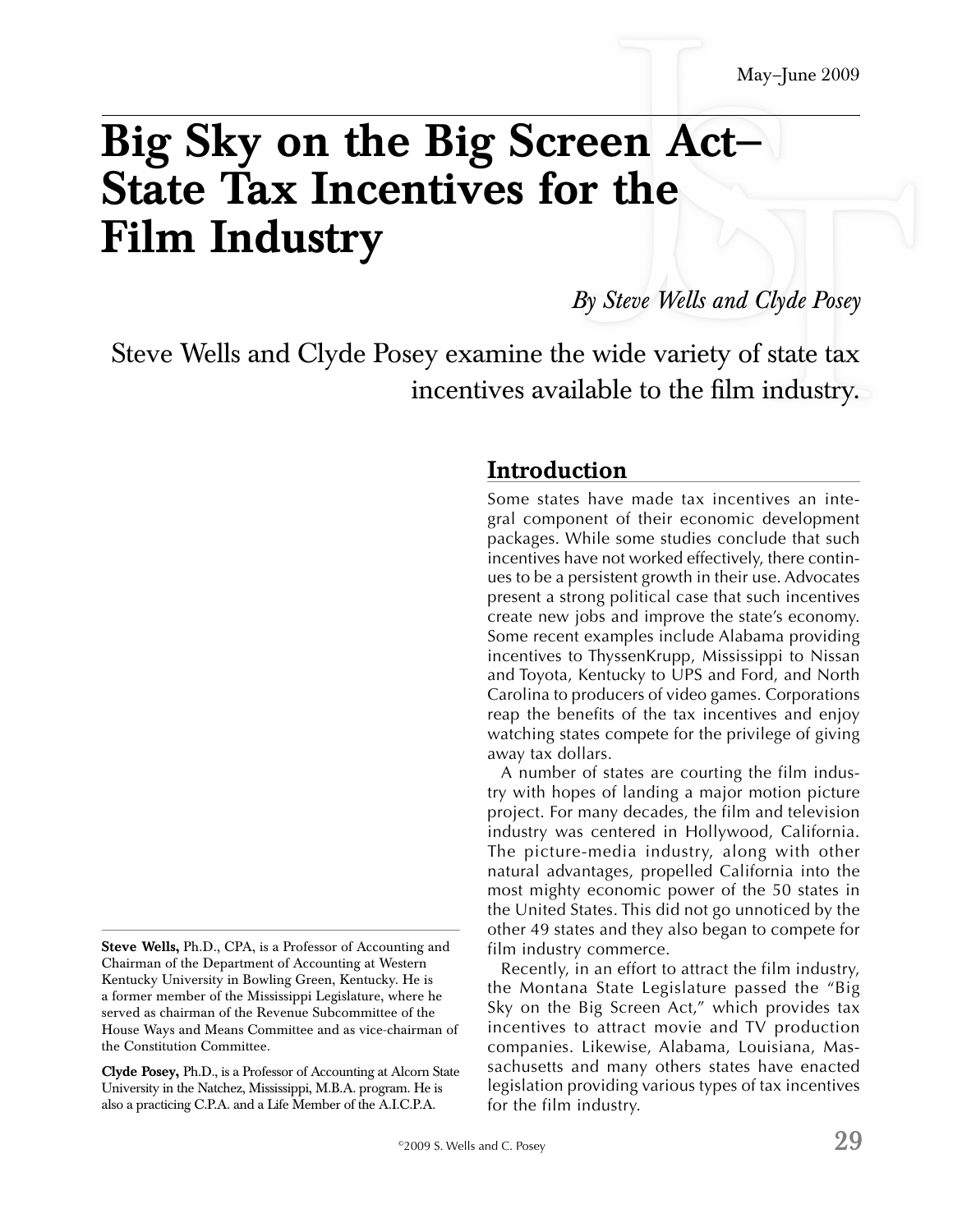to the film industry is provided in bullet format in A primary goal of this study is to identify and compare the various approaches used by the states in granting incentives to the film industry. A brief examination of the tax incentive schemes for several selected states, including Alabama, South Carolina and New Mexico, is provided. Additionally, a summary of each state's approach to providing incentives the accompanying table. Contact information of the state film offices, including telephone numbers and Web addresses, is also included in the table. The

study should be of interest to decision makers in the film industry, industry legal and financial advisors, and to those responsible for making state tax policy decisions.

An examination of the various states reveals a number of approaches to offering incentives, includ-

ing tax credits, sales or use tax exemptions, lodging tax reductions and others. This is a moving target as state legislatures are constantly reviewing incentives in an attempt to keep up with neighboring states that might be considered competitors for the film industry.

In some instances, the relatively small amounts involved in these incentives may be a marketing tool rather than a major economic benefit to the producing company. Additionally, some incentives appear to be long on form and short on substance. Finally, all tax incentives included in this study are subject to change and should be confirmed before any production decisions are made. The following is a brief summary of each type of incentive examined in the study.

# **Tax Credits**

An analysis of the 50 states, plus the District of Columbia and Puerto Rico, reveals that the largest group of incentives used is tax credits. In many instances, there are conditions that must be met before the tax credits become available. For example, North Carolina requires that a production company spend at least \$250,000 on a motion picture or television production in order to be eligible to receive a refundable tax credit of up to 15 percent in state spending for goods, services and labor.

In addition, many states have a combination of factors that are designed to provide tax incentives to the media image industry. It is the general conclusion of the state leaders that the benefits are worth the cost because of the multiplier effect in the economy, the creation of new jobs and other economic benefits to their states.

#### **Sales or Use Tax Exemptions**

Many states have a sales or use tax exemption on selected items in place to provide an incentive for media image companies to operate in their states.

An examination of the various states reveals a number of approaches to offering incentives, including tax credits, sales or use tax exemptions, lodging tax reductions and others.

A sales or use tax exemption does not provide a major incentive, but it does reduce costs for a production company to a limited degree and might be a deciding factor in some cases. Very closely allied with sales or use tax exemptions are states that have no sales tax. Once

again, this may be a contributing factor in a decision to produce in a specific state over another location.

## **Lodging Tax Reductions**

A number of states also have lodging tax reductions or eliminations after a specified period of time. A representative example is found in Vermont, where there is no lodging tax on hotel rooms for production companies after 31 days. This requirement is an attempt to keep the production company in Vermont for more than a month. This provision alone would probably not be a deciding factor in a location decision. However, coupled with other tax incentives, it might provide an attractive package.

## **No Income Tax**

While this provision was generally not enacted specifically for the movie industry, it can be compelling benefit in some cases. There is no state income tax on individuals in Alaska, Florida, Nevada, South Dakota, Texas, Washington and Wyoming.

#### **Other State Tax Benefits**

There are other minor tax benefits, including sales and use tax refunds, transaction privilege tax exemptions, selected tax abatements, investment tax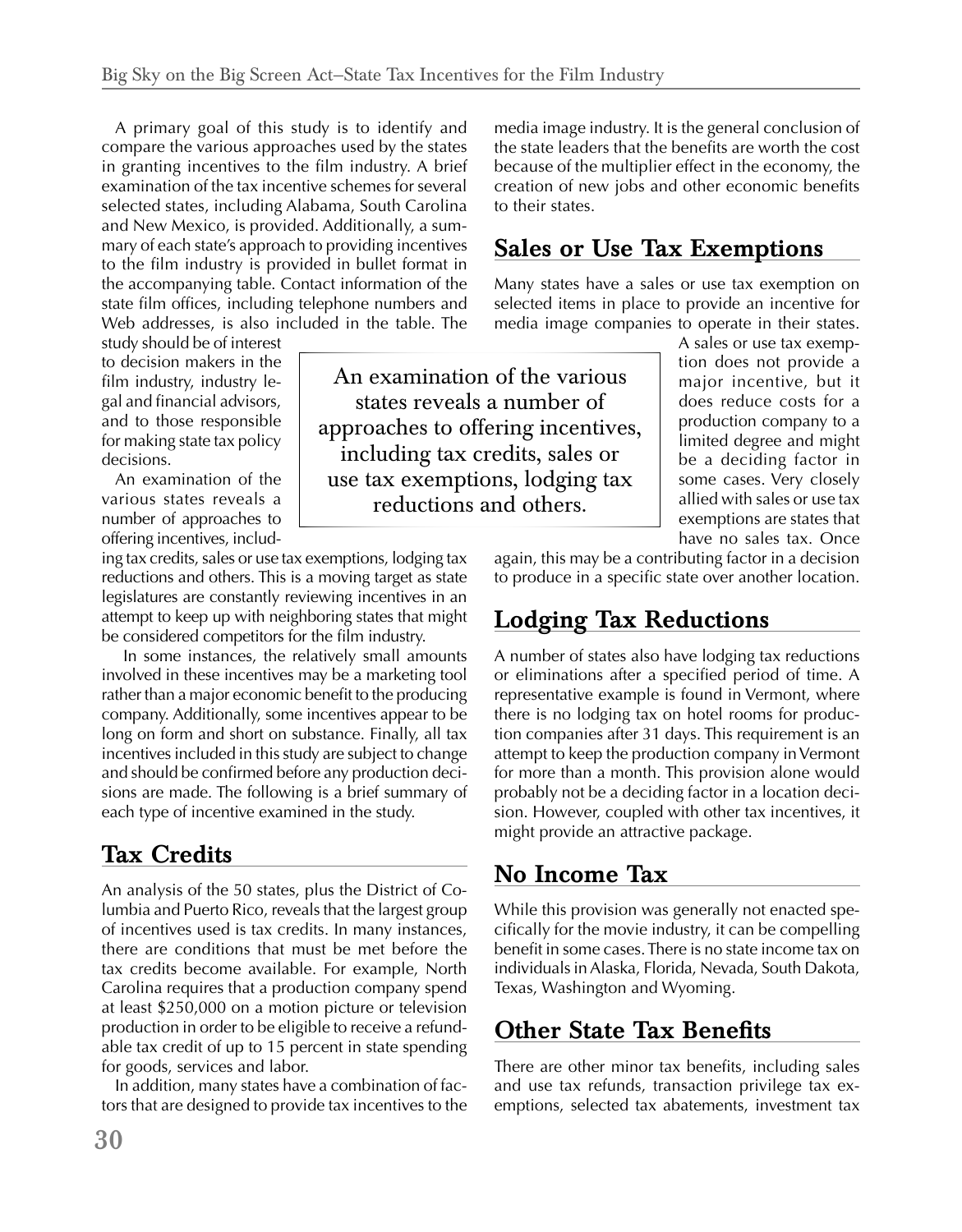credits and production tax credits. All of these may be packaged with other incentives to entice movie companies to do business in their state.

### **"Creative" or Unique Incentives**

Wisconsin officials have been very ingenious. In addition to other tax credits and enticements, complementary incentives such as the free use of

> An analysis of the 50 states, plus the District of Columbia and Puerto Rico, reveals that the largest group of incentives used is tax credits.

state-owned buildings and locations, fee-free permits, the use of stateowned a dedicated "traffic control" police unit during daylight hours and internal accounting reports on verification of

incentive savings to the production company are available on a city-by-city basis.

New Jersey also provides unique incentives in the form of certain loan guarantees. The New Jersey Film Production Assistance Program allows film projects to be eligible for loan guarantees through the Economic Development Authority. Loan guarantees cannot exceed 30 percent of the bank financing cost of the project, or \$1.5 million, whichever is less.

If a movie company says, "Show me the money," Virginia is ready to respond. Virginia provides a cash rebate at the governor's discretion, taking into consideration length of filming, job creation, trainees hired, goods and services purchased. The rebate will be paid to qualified production companies at the end of physical production and payment will be issued upon completion of a report of Virginia expenditures.

Many states also allow the use of state property at little or no cost. For example, in Virginia, most stateowned locations are provided free of charge.

# **Selected States**

Alabama, South Carolina and New Mexico provide some interesting lessons for other states that are considering legislation to adopt incentives or to update previously adopted incentives. Alabama, for example, enacted legislation during the 2009 session to modify incentives offered to the film industry. House Bill 69 was supported by a number of diverse business and trade associations and passed both houses unanimously. The full details are available at *www.alabamafilm.* 

JOURNAL OF STATE TAXATION **31** 

*org.* Attempts had been made in the past to adopt incentives, but none had prevailed. When nearby states of Louisiana and Mississippi recently passed incentives, Alabama's desire to stay competitive with neighboring states was likely a motivating factor in the overwhelming support of the measure.

An examination of South Carolina's incentives reveals that it is a cash rebate, not a tax credit. In

> some cases, tax credits involve a broker's fee and a waiting period. However, South Carolina's program promises a rebate check within 30 days of the final audit. The complete details of

South Carolina's incentives can be obtained by contacting the South Carolina Film Commission or by going to *www.scfilmoffice.com.* 

According to officials, the region of Beaufort, Hilton Head Island and neighboring counties, and the Sea Islands of South Carolina have provided the backdrop for more than 20 major motion pictures, including *Forrest Gump* and*The Big Chill*. Additional information is available at www.beaufortsc.org/cwo/ Film/Festival and *www.filmsc.com.* 

New Mexico is another state worthy of review. A recent study commissioned by the Legislative Finance Committee found that the incentives for the film industry were ineffective. The study concluded that New Mexico was receiving less than 20 cents in tax revenue for every dollar spent on the tax rebate for film production. However, the governor of the state authorized a second study that reached a different conclusion. According to a study by Ernst & Young, the tax credits have created over 9,200 jobs and have had a significant impact on the state's economy. With the current economic environment, it is not surprising that the incentives are stirring considerable debate as to their effectiveness. The Ernst & Young study and additional information can be obtained from the New Mexico Film Office.

#### **Summary and Conclusions**

The states and political subdivisions reviewed in this article are competing vigorously for movie and image industry business with a wide variety of tax and other incentives. How effective are their efforts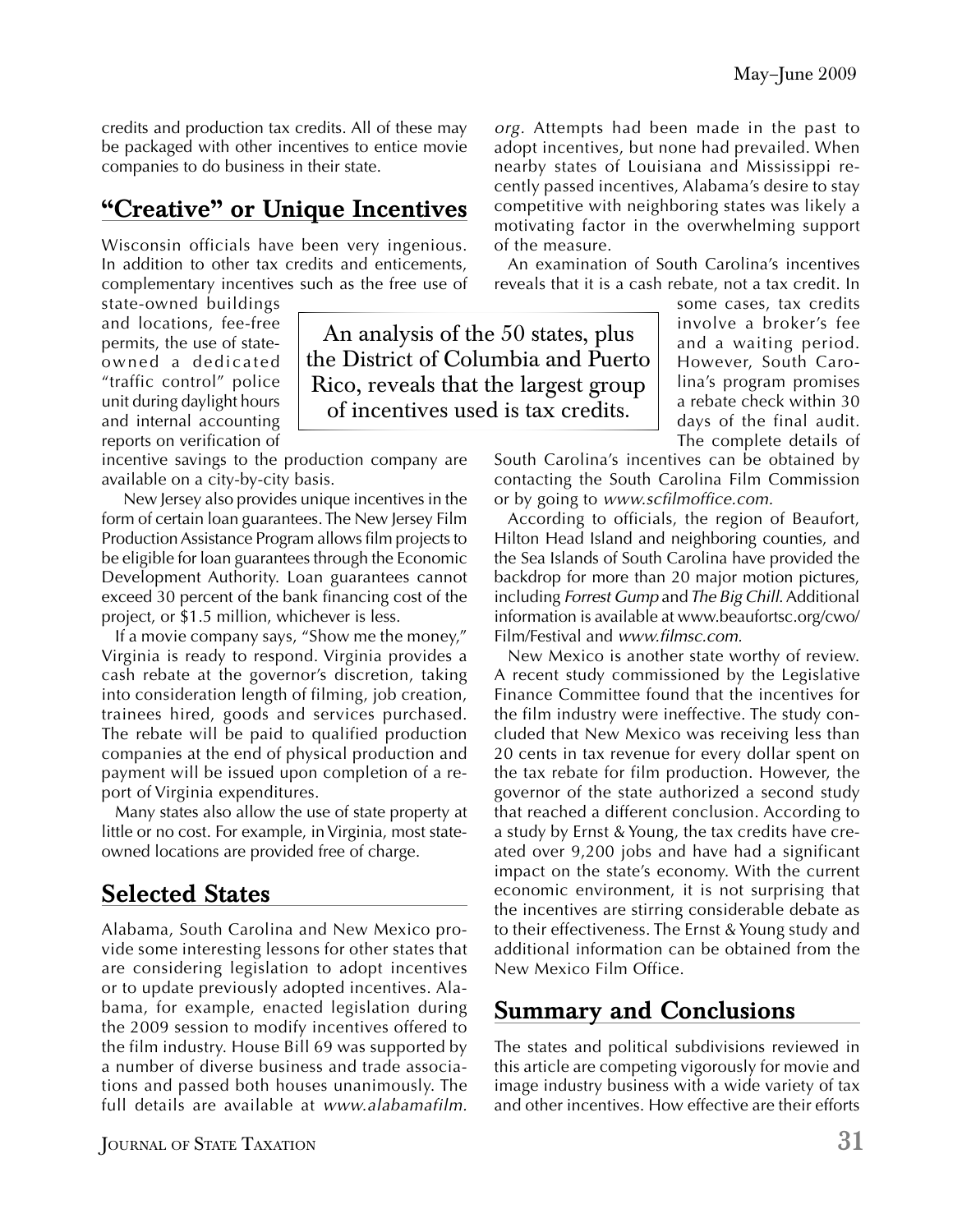in reaching the goals of their states? Do the benefits gained from providing the tax incentives outweigh the costs? Without state tax incentives, would the film industry be more likely to move production of motion pictures to Canada, Mexico or Europe? These are very difficult questions to answer objectively. However, many observers apparently believe that the economic benefits to their state outweigh the costs associated with their activities. One thing is relatively certain—the movie companies should have lower costs and higher profits as a result of the various state tax incentives.

| <b>State</b>    | <b>Type Of Tax Incentive</b>                                                                                                                                                                                          | <b>Contact Information</b>                                                |                      | <b>State</b>       | <b>Type Of Tax Incentive</b>                                                                                                                                          | <b>Contact Information</b>                                                                   |
|-----------------|-----------------------------------------------------------------------------------------------------------------------------------------------------------------------------------------------------------------------|---------------------------------------------------------------------------|----------------------|--------------------|-----------------------------------------------------------------------------------------------------------------------------------------------------------------------|----------------------------------------------------------------------------------------------|
| Alabama         | • Sales and use tax exemption<br>• Lodging tax exemption<br>• Income tax credit, 25%                                                                                                                                  | Alabama Film Office<br>(334) 242-4195<br>www.alabamafilm.org              |                      | Indiana            | · Production sales credit<br>• Sales tax exemption in some<br>cases                                                                                                   | Film Indiana<br>$(317)$ 234-2087<br>www.in.gov/film                                          |
| Alaska          | of qualified expenditures<br>(including payroll)<br>• 30% transferrable tax credit<br>on qualified expenditures<br>• 10% credit for wages paid to<br>Alaska residents<br>• No sales tax<br>• No individual income tax | Alaska Film Office<br>$(907)$ 465-5478<br>www.alaskafilm.org              |                      | lowa               | • Income tax credit<br>• Investment tax credit                                                                                                                        | lowa Film Office<br>(515) 242-4726<br>www.iowalifechang-<br>ing.com/film                     |
|                 |                                                                                                                                                                                                                       |                                                                           |                      | Kansas             | • No hotel occupancy tax for<br>stays in excess of 28 days                                                                                                            | Kansas Film Office<br>$(785)$ 296-2178<br>www.kansascom-                                     |
| Arizona         | · Sales tax exemption on quali- Arizona Film Office<br>fied expenditures<br>· Use tax exemption on ma-<br>chinery, equipment and other com/film<br>tangible personal property.<br>· 10%-20% transferrable             | $(602)$ 771-1193<br>www.azcommerce.                                       |                      | Kentucky           | • Refund of Kentucky sales or<br>use tax paid<br>• Nonrefundable credit against   www.Kyfilmoffice.com<br>Kentucky income tax                                         | merce.com<br>Kentucky Film Office<br>$(502) 564 - 3456$                                      |
| Arkansas        | income tax credit<br>· 15% rebate on qualified film   Arkansas Film Office<br>production expenditures<br>• 10% rebate for payroll of<br>Arkansas residents                                                            | $(501)$ 682-7676<br>www.arkansasfilm-<br>commission.com                   |                      | Louisiana          | • 25% transferable tax credit<br>on in-state production ex-<br>penditures<br>• Additional 10% labor tax<br>credit on residential labor<br>• No limit on amount of tax | Louisiana Entertain-<br>ment<br>$(225)$ 342-5403<br>www.louisianaenter-<br>tainment.gov/film |
| California      | • No state occupancy tax<br>• 5% sales tax exemption on<br>post-production equipment<br>• 20%-25% tax credit on qual-<br>ified expenditures (beginning<br>July 2009)                                                  | California Film Com-<br>mission<br>$(323) 860 - 2960$<br>www.film.ca.gov  |                      | Maine              | credits that can be earned<br>• Income tax rebate<br>• Wage tax rebate                                                                                                | Maine Film Office<br>$(207)$ 624-7631<br>www.filminmaine.<br>com                             |
| Colorado        | · 10% rebate of production<br>costs                                                                                                                                                                                   | Colorado Film<br>Commission<br>$(303) 592 - 4065$<br>www.coloradofilm.org |                      | Maryland           | • Exemption from 6% state<br>sales and use tax<br>• Film production rebate fund                                                                                       | Maryland Film Office<br>$(410)$ 767-6340<br>www.marylandfilm.<br>org                         |
| Connecticut     | • Sales and use tax exemptions Connecticut Film<br>• Property tax exemptions<br>• Corporate business tax cred-<br>its                                                                                                 | Division<br>$(860)$ 256-2800<br>www.ctfilm.com                            | Delaware Film Office | Massachu-<br>setts | • Payroll tax credit up to 25%<br>• Production expense credit<br>• General sales tax exemption<br>• 90% of unused credits eli-<br>gible for refund                    | Massachusetts Film<br>Office<br>$(617)$ 423-1155<br>www.mafilm.org                           |
| Delaware        | . No specific film incentives<br>• No sales tax                                                                                                                                                                       | $(302)$ 672-6857<br>www.Dedo.delaware.<br>gov/filmoffice                  |                      | Michigan           | • 52% tax credit for all produc- Michigan Film Office<br>tion expenditures<br>• Additional 25% credit for                                                             | $(517)$ 373-3456<br>www.michigan.gov/                                                        |
| Florida         | • Cash rebates                                                                                                                                                                                                        | Florida Office of Film<br>$(818) 508 - 7772$<br>www.filminflorida.        |                      | Minnesota          | certain infrastructures<br>• No cap on annual credits<br>• 15% rebate on qualified                                                                                    | filmoffice<br>Minnesota Film and                                                             |
| Georgia         | • Tax credit<br>• Sales and use exemption                                                                                                                                                                             | com<br>Georgia Film Office<br>$(404)$ 962-4052<br>www.georgia.org         |                      |                    | production expenditures<br>• TV commercials are exempt<br>from state sales tax<br>• Lodging tax exemption for<br>stays in excess of 30 days                           | TV Board<br>$(612)$ 767-0095<br>www.mnfilm.org                                               |
| Hawaii          | • Income tax credits                                                                                                                                                                                                  | Hawaii Film Office<br>$(808) 586 - 2570$<br>www.hawaiifilmoffice.<br>com  |                      | Mississippi        | • Tax rebates<br>• Sales and use tax exemption                                                                                                                        | Mississippi Film Office<br>$(601)$ 359-3297<br>www.visitmississippi.                         |
| Idaho           | • Sales tax rebate<br>· Lodging tax exemption after<br>30 days                                                                                                                                                        | Idaho Film Office<br>$(208)$ 334-2470<br>www.filmidaho.org                |                      | Missouri           | • Income tax credit<br>• Bank tax credit<br>• Insurance premium tax credit www.missouribusi-<br>• Other financial institution tax ness.net/film<br>credits            | org/film<br>Missouri Film Office<br>$(573) 522 - 1288$                                       |
| <b>Illinois</b> | • Production tax credit                                                                                                                                                                                               | Illinois Film Office<br>$(312) 814 - 3600$<br>www.illinoisfilm.biz        |                      |                    |                                                                                                                                                                       |                                                                                              |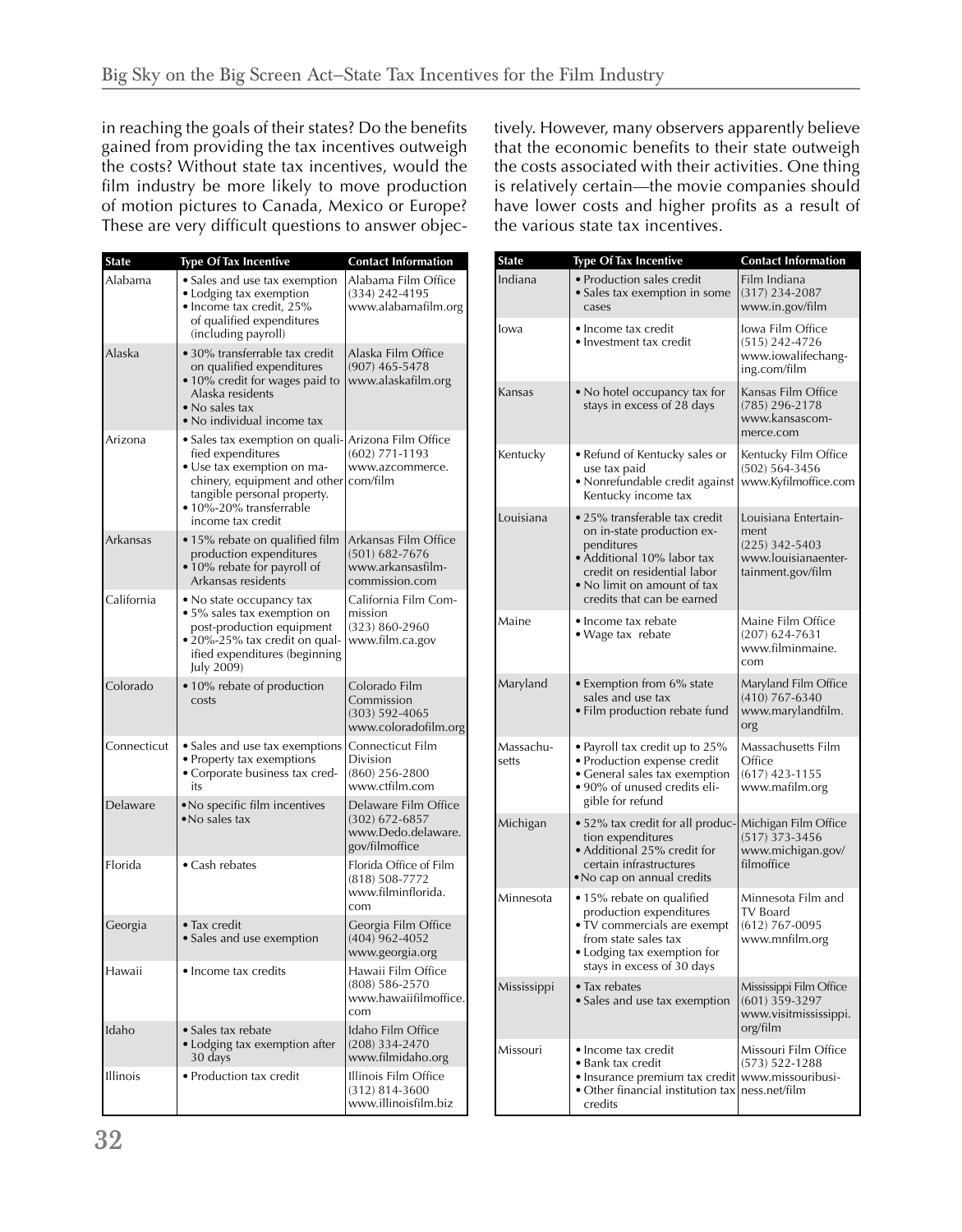| <b>State</b>      | <b>Type Of Tax Incentive</b>                                                                                                                                                                                                                                     | <b>Contact Information</b>                                                        | <b>State</b> | <b>Type Of Tax Incentive</b>                                                                                                                                                                                                                                                                                                                                                                                                                                                                                                                                                | <b>Contact Information</b>                                            |
|-------------------|------------------------------------------------------------------------------------------------------------------------------------------------------------------------------------------------------------------------------------------------------------------|-----------------------------------------------------------------------------------|--------------|-----------------------------------------------------------------------------------------------------------------------------------------------------------------------------------------------------------------------------------------------------------------------------------------------------------------------------------------------------------------------------------------------------------------------------------------------------------------------------------------------------------------------------------------------------------------------------|-----------------------------------------------------------------------|
| Montana           | • Employment production tax<br>credit<br>• Tax credit for qualified ex-<br>penditures                                                                                                                                                                            | Montana Film Office<br>$(406)$ 841-2876<br>www.montanafilm.<br>com                | Pennsylvania | • 6% sales tax exemption for<br>film production companies<br>that produce for a national<br>audience<br>· Assignable corporate,<br>partnership or income tax<br>credit equal to 20% of<br>production costs including<br>wages if in-state spending is<br>60% of aggregate production<br>expenses for features and<br>television productions. Three<br>year carry forward provision,<br>total annual state credit<br>disbursement capped at \$10<br>million per fiscal year<br>· Pennsylvania also provides<br>free use of state property                                    | Pennsylvania Film<br>Office<br>$(717) 783 - 3456$<br>www.filminpa.com |
| Nebraska          | . No specific film incentives                                                                                                                                                                                                                                    | Nebraska Film Office<br>(402) 471-3746<br>www.filmnebraska.org                    |              |                                                                                                                                                                                                                                                                                                                                                                                                                                                                                                                                                                             |                                                                       |
| Nevada            | • No specific film incentives<br>• No state income tax<br>• Lodging tax waiver after 30<br>days                                                                                                                                                                  | Nevada Film Office<br>$(702)$ 486-2711<br>www.nevadafilm.com                      |              |                                                                                                                                                                                                                                                                                                                                                                                                                                                                                                                                                                             |                                                                       |
| New<br>Hampshire  | • No specific film incentives<br>· No state income tax<br>• No sales or use tax<br>• No capital gains tax                                                                                                                                                        | New Hampshire Film<br>Commission<br>$(603)$ 271-2220<br>www.nh.gov/film           |              |                                                                                                                                                                                                                                                                                                                                                                                                                                                                                                                                                                             |                                                                       |
| New Jersey        | • Corporation business tax<br>credit for certain film produc-<br>tion expenses<br>• Sales tax exemption                                                                                                                                                          | New Jersey Motion<br>Picture Commission<br>$(973) 648 - 6279$<br>www.njfilm.org   |              |                                                                                                                                                                                                                                                                                                                                                                                                                                                                                                                                                                             |                                                                       |
| New Mexico        | • 25% tax rebate on all pro-<br>duction expenditures<br>· Payroll tax rebate<br>· Interest free investment loans<br>up to \$15 million per film or<br>TV project<br>· 50% advanced wage reim-<br>bursement for New Mexico<br>employees<br>$\bullet$ No sales tax | New Mexico Film<br>Office<br>$(505)$ 476-5600<br>www.nmfilm.org                   | Rhode Island | • 25% motion picture<br>company transferable tax<br>credit for all Rhode Island<br>spending<br>• No caps (this includes<br>salaries for people working<br>on the ground)<br>· Film/TV commercial/video<br>game production must<br>be filmed primarily in the<br>state of Rhode Island and<br>have a minimum budget of<br>\$300,000<br>• 20% cash rebate on<br>employee wages<br>· 30% cash rebate on supplier<br>expenditures<br>· Productions spending over<br>\$250,000 in South Carolina<br>are exempt from sales and<br>accommodations taxes<br>• Eligible to use state | Rhode Island Film<br>Office<br>$(401)$ 222-3456<br>www.film.ri.gov    |
| New York          | $\bullet$ 30%-35% tax credit on<br>qualified production expen-<br>ditures<br>• Sales and use tax exemption                                                                                                                                                       | New York Film Office<br>$(212) 803 - 2330$<br>www.nylovesfilm.com                 | South        |                                                                                                                                                                                                                                                                                                                                                                                                                                                                                                                                                                             | South Carolina Film                                                   |
| North<br>Carolina | $\bullet$ 5% investment tax credit<br>• 15% tax credit on qualified<br>production expenditures<br>• Reduced sales tax for produc-<br>tion-related expenditures<br>• Investment tax credit<br>• Lodging tax exemption for<br>stays in excess of 90 days           | North Carolina Film<br>Office<br>(919) 733-9900<br>www.ncfilm.com                 | Carolina     |                                                                                                                                                                                                                                                                                                                                                                                                                                                                                                                                                                             | Office<br>$(803)$ 737-3301<br>www.scfilmoffice.com                    |
| North Da-<br>kota | . No specific film incentives                                                                                                                                                                                                                                    | North Dakota Tourism<br>$(701)$ 328-2525<br>www.ndtourism.com/<br>industry        |              | properties location fee-free<br>South Dakota • Tax refund to production                                                                                                                                                                                                                                                                                                                                                                                                                                                                                                     | South Dakota Film                                                     |
| Ohio              | • No specific film incentives                                                                                                                                                                                                                                    | Ohio Film Office<br>(614) 466-8844<br>www.discoverohio-<br>film.com               |              | companies for projects made<br>in the state with costs over<br>\$250,000 in taxable costs<br>incurred in South Dakota<br>• No sales tax on hotel rooms<br>for production companies<br>after 28 days<br>• No corporate or personal<br>income tax                                                                                                                                                                                                                                                                                                                             | Office<br>$(605)773 - 3301$<br>www.filmsd.com                         |
| Oklahoma          | · 15% rebate of qualified<br>expenditures<br>• 25% income tax credit<br>for reinvestment in an                                                                                                                                                                   | Oklahoma Film and<br>Music Office<br>$(405)$ 230-8440<br>www.oklahomafilm.<br>org |              |                                                                                                                                                                                                                                                                                                                                                                                                                                                                                                                                                                             |                                                                       |
|                   | Oklahoma film or music<br>project<br>• 25% income tax credit for<br>construction of Oklahoma<br>film/music facilities<br>• Sales tax exemption                                                                                                                   |                                                                                   | Tennessee    | • Sales and use tax refunded if<br>production companies spend (615) 741-3456<br>at least \$500,000 during a<br>12-month period<br>• No lodging tax on hotel<br>rooms for production<br>companies after 30 days<br>• No state or local income tax<br>• State-owned buildings<br>and land are available to<br>filmmakers free of charge                                                                                                                                                                                                                                       | Tennessee Film Office<br>www.state.tn.us/film                         |
| Oregon            | • 10% rebate of Oregon-<br>based production expenses<br>(including labor)<br>• Greenlight labor rebate<br>provides cash payment of up<br>to 6.2% of qualifying wages<br>$\bullet$ No sales tax                                                                   | Oregon Office of Film<br>& Television<br>(503) 229-5832<br>www.oregonfilm.org     |              |                                                                                                                                                                                                                                                                                                                                                                                                                                                                                                                                                                             |                                                                       |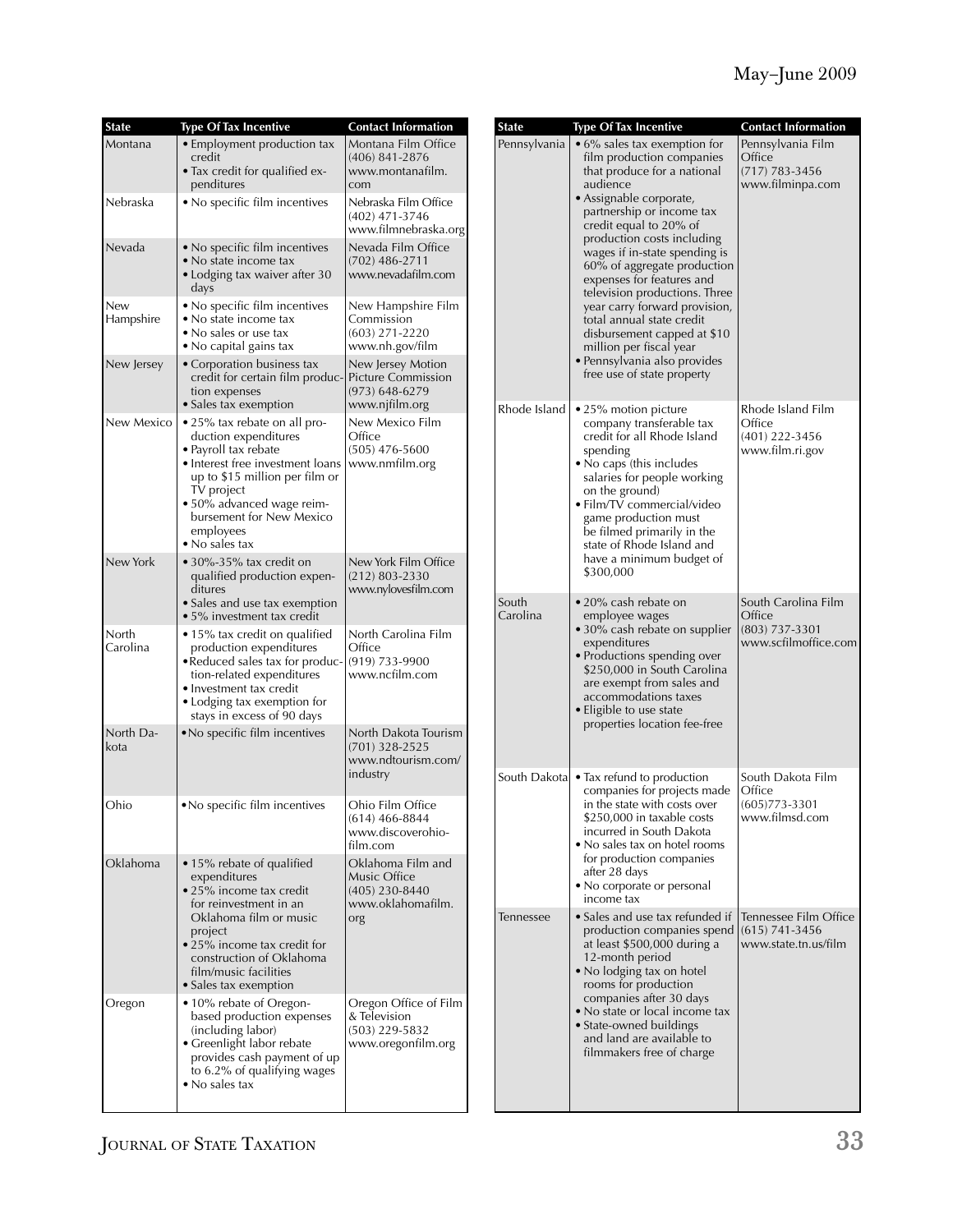| <b>State</b> | <b>Type Of Tax Incentive</b>                                                                                                                                                                                                                                                                                                                                                                                                                                                                      | <b>Contact Information</b>                                                                  |  | <b>State</b>                                                                                                                                                                                                                                                                                                                                                                                                                                                                                                                  | <b>Type Of Tax Incentive</b>                                                                                                                                                                                                                                                                                                                                                                                                          | <b>Contact Information</b>                                         |
|--------------|---------------------------------------------------------------------------------------------------------------------------------------------------------------------------------------------------------------------------------------------------------------------------------------------------------------------------------------------------------------------------------------------------------------------------------------------------------------------------------------------------|---------------------------------------------------------------------------------------------|--|-------------------------------------------------------------------------------------------------------------------------------------------------------------------------------------------------------------------------------------------------------------------------------------------------------------------------------------------------------------------------------------------------------------------------------------------------------------------------------------------------------------------------------|---------------------------------------------------------------------------------------------------------------------------------------------------------------------------------------------------------------------------------------------------------------------------------------------------------------------------------------------------------------------------------------------------------------------------------------|--------------------------------------------------------------------|
| Texas        | • Comprehensive sales and<br>use tax exemption for film/<br>video production<br>• Exemptions apply to the<br>entire amount of state sales<br>$\text{tax}$ (6.25%) and local sales<br>taxes<br>• No lodging tax on hotel<br>rooms for production<br>companies after 30 days                                                                                                                                                                                                                        | Texas Film Commis-<br>sion<br>$(512)$ 463-9200<br>www.governor.state.<br>tx.us/film         |  | West Virginia                                                                                                                                                                                                                                                                                                                                                                                                                                                                                                                 | • Purchases and rentals in<br>West Virginia of tangible<br>personal property directly<br>used in an entertainment<br>production project, as well<br>as purchases in West Virgin-<br>ia of services directly used<br>in entertainment production<br>projects, are exempt from<br>the 6.0% consumers sales<br>and service tax                                                                                                           | West Virginia Film<br>Office<br>$(866)$ 698-3456<br>www.wvfilm.com |
| ∣Utah        | • Tax rebate program that<br>would typically offer 10-<br>12% returns.<br>• Rebate is dependent on script<br>content and money spent in<br>Utah<br>• Sales and use tax exemption<br>for the purchase, lease or<br>rental of machinery and<br>equipment<br>• State also offers a transient<br>room tax rebate after 30<br>days                                                                                                                                                                     | Utah Film Commis-<br>sion<br>$(801)$ 538-8740<br>www.film.utah.gov                          |  | Wisconsin                                                                                                                                                                                                                                                                                                                                                                                                                                                                                                                     | • Investment tax credit of<br>25% for investing in Wis-<br>consin based productions<br>• Comprehensive sales and<br>use tax exemption for<br>machinery, equipment and<br>services used in production<br>and post-production<br>• No tax for all film and tele-<br>vision services contracted<br>by out-of-state production<br>companies<br>• Refundable tax credit of                                                                 | Film Wisconsin<br>$(414)$ 287-6235<br>www.filmwisconsin.<br>net    |
| Vermont      | • Offers a grant from the state<br>to offset production costs<br>• Producers spending \$1<br>million can be reimbursed<br>for 10% of local spending,<br>capped at \$1 million<br>annually<br>• No lodging tax on hotel<br>rooms for production<br>companies after 31 days<br>• Sales and use tax exemption<br>on goods and services<br>purchased and used in the<br>making of a film<br>• Income tax for performers<br>is limited to the amount the<br>performer would pay in their<br>home state | Vermont Film Com-<br>mission<br>$(802)$ 828-3618<br>www.vermontfilm.<br>com                 |  | 25% of direct production<br>expenditures for feature<br>films, television movies,<br>episodic and mini-series<br>television, video games,<br>and broadcast advertising<br>production<br>• 15% state income tax credit<br>for film, television and<br>electronic game produc-<br>tion businesses that make a<br>capital investment by start-<br>ing a business in Wisconsin<br>• Further incentives are<br>available on a city-by-city<br>basis, including the use of<br>state-owned buildings and<br>locations free of charge |                                                                                                                                                                                                                                                                                                                                                                                                                                       |                                                                    |
| Virginia     | • Sales and use tax<br>exemptions for production<br>costs<br>• State and local lodging tax<br>exemptions<br>• Some state-owned locations<br>provided free<br>• Performance-based incentive<br>providing a cash rebate                                                                                                                                                                                                                                                                             | Virginia Film Office<br>$(804)$ 545-5530<br>www.film.virginia.org                           |  |                                                                                                                                                                                                                                                                                                                                                                                                                                                                                                                               | as available, no fees for<br>permits, a dedicated "traffic<br>control" police unit during<br>daylight hours at no cost<br>and internal accounting<br>reports on verification of<br>incentive savings to the<br>production company<br>• Special industry cases<br>for hotel rooms based on<br>"room nights" for each<br>production, including local<br>hotel occupancy tax in<br>their flat room rates to the<br>individual production |                                                                    |
| Washington   | • 6.5% sales and use tax<br>exemption on rental<br>equipment<br>• No state income tax<br>• Local, state, and special use<br>taxes off rental vehicles used<br>in production<br>. No lodging tax on hotel<br>rooms for production<br>companies after 30 days                                                                                                                                                                                                                                       | Washington State Film<br>Commission<br>$(206)$ 264-0667<br>www.washingtonfilm-<br>works.org |  |                                                                                                                                                                                                                                                                                                                                                                                                                                                                                                                               |                                                                                                                                                                                                                                                                                                                                                                                                                                       |                                                                    |
|              |                                                                                                                                                                                                                                                                                                                                                                                                                                                                                                   |                                                                                             |  | Wyoming                                                                                                                                                                                                                                                                                                                                                                                                                                                                                                                       | • 10% discount from certain<br>Wyoming businesses on<br>production related services,<br>including hotels/motels,<br>restaurants, and caterers                                                                                                                                                                                                                                                                                         | Wyoming Film Office<br>$(307)$ 777-3400<br>www.wyomingfilm.org     |